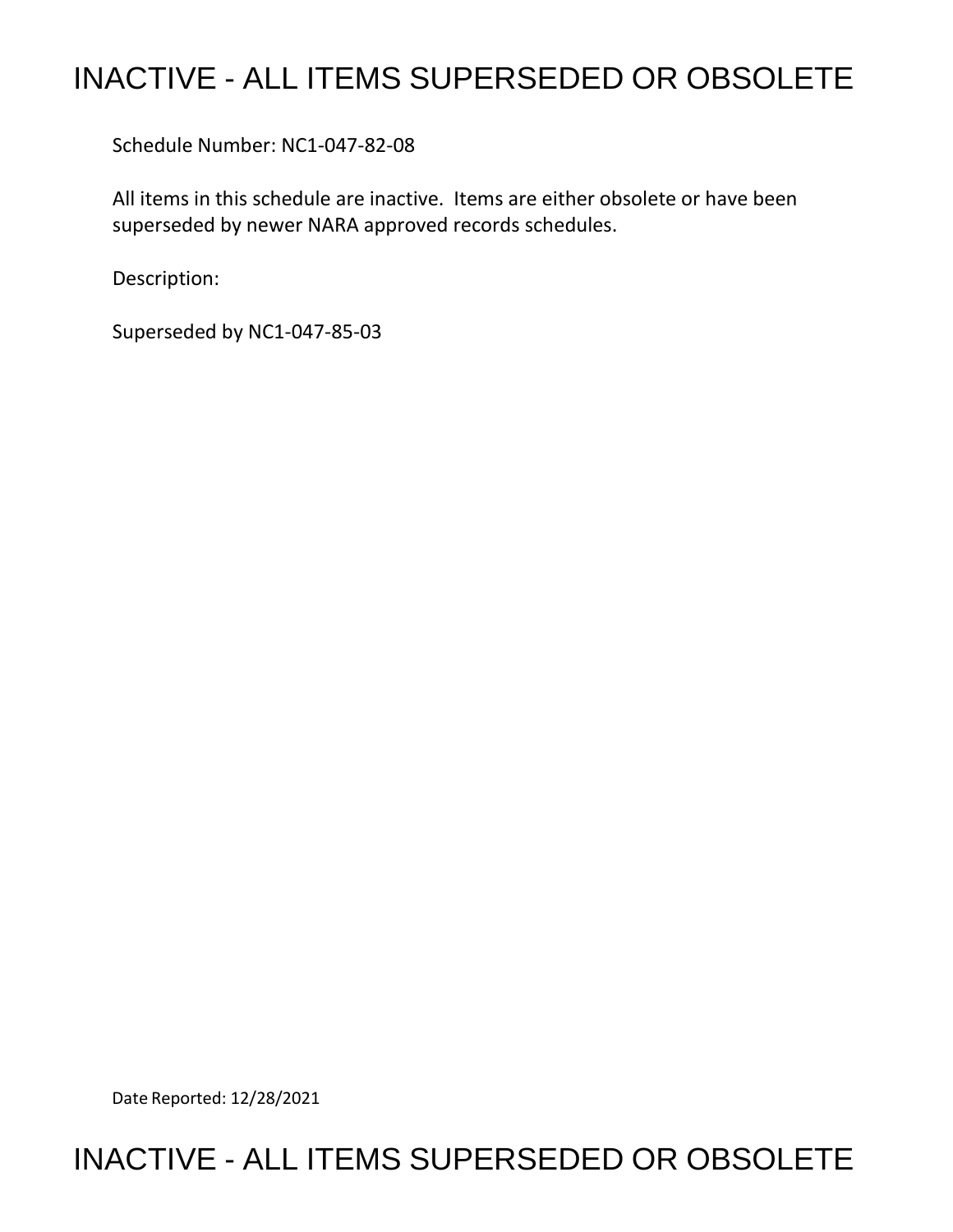| <b><i>BEQUEST FOR RECORDS DISPOSITION AUTHORITY</i></b>                                                                                                                                                                                                                                                                               |            | LEAVE BLANK                                                               |  |  |
|---------------------------------------------------------------------------------------------------------------------------------------------------------------------------------------------------------------------------------------------------------------------------------------------------------------------------------------|------------|---------------------------------------------------------------------------|--|--|
| (See Instructions on reverse)                                                                                                                                                                                                                                                                                                         |            | JOB NO                                                                    |  |  |
|                                                                                                                                                                                                                                                                                                                                       |            | MC1-17-82-8                                                               |  |  |
| TO. GENERAL SERVICES ADMINISTRATION,<br>NATIONAL ARCHIVES AND RECORDS SERVICE, WASHINGTON, DC 20408                                                                                                                                                                                                                                   |            |                                                                           |  |  |
| 1. FROM (AGENCY OR ESTABLISHMENT)<br><b>HHS</b><br>2. MAJOR SUBDIVISION                                                                                                                                                                                                                                                               |            | DATE RECEIVED<br>July 16, 1982<br>NOTIFICATION TO AGENCY                  |  |  |
|                                                                                                                                                                                                                                                                                                                                       |            |                                                                           |  |  |
| 3. MINOR SUBDIVISION                                                                                                                                                                                                                                                                                                                  |            | be shamped hid stidge, in friedproved hild in Withdrawn him its print 10. |  |  |
| Office of Central Operations                                                                                                                                                                                                                                                                                                          |            |                                                                           |  |  |
| 4. NAME OF PERSON WITH WHOM TO CONFER                                                                                                                                                                                                                                                                                                 | 5. TEL EXT | 2 SEP 1982                                                                |  |  |
| Ernest P. Lardieri                                                                                                                                                                                                                                                                                                                    | 594-5770   | Archivest of the V inted States<br>Date                                   |  |  |
| 6. CERTIFICATE OF AGENCY REPRESENTATIVE                                                                                                                                                                                                                                                                                               |            |                                                                           |  |  |
| I hereby certify that I am authorized to act for this agency in matters pertaining to the disposal of the agency's records;<br>that the records proposed for disposal in this Request of $\qquad$ $\qquad$ page(s) are not now needed for the business of<br>this agency or will not be needed after the retention periods specified. |            |                                                                           |  |  |
| A Request for immediate disposal.                                                                                                                                                                                                                                                                                                     |            |                                                                           |  |  |

B Request for disposal after a specified period of time or request for permanent retention.

| C. DATE               | D. SIGNATURE OF AGENCY REPRESENTATIVE                                                                                                                                                                                                                                                                                                                                                                                                                                                                                                                                                                                                                                                                                                                                                                                                                                                                                                                                                                                                                                     | <b>E. TITLE</b>                              |                                                                                                        |                                |
|-----------------------|---------------------------------------------------------------------------------------------------------------------------------------------------------------------------------------------------------------------------------------------------------------------------------------------------------------------------------------------------------------------------------------------------------------------------------------------------------------------------------------------------------------------------------------------------------------------------------------------------------------------------------------------------------------------------------------------------------------------------------------------------------------------------------------------------------------------------------------------------------------------------------------------------------------------------------------------------------------------------------------------------------------------------------------------------------------------------|----------------------------------------------|--------------------------------------------------------------------------------------------------------|--------------------------------|
| 7/13/82               |                                                                                                                                                                                                                                                                                                                                                                                                                                                                                                                                                                                                                                                                                                                                                                                                                                                                                                                                                                                                                                                                           | <u>Department Records Menagement Officer</u> |                                                                                                        |                                |
| 7.<br><b>ITEM NO.</b> | <del>Dr. George</del><br><b>8. DESCRIPTION OF ITEM</b><br>(With Inclusive Dates or Retention Periods)                                                                                                                                                                                                                                                                                                                                                                                                                                                                                                                                                                                                                                                                                                                                                                                                                                                                                                                                                                     |                                              |                                                                                                        | 10.<br><b>ACTION TAKEN</b>     |
|                       | TITLE XVI (SSI) CLAIMS CASE FOLDERS<br>These claims folders contain all pertinent material<br>accumulated in the adjudication of a claim for SSI<br>payments. Included are the initial claims application and<br>supporting documentation, award or disallowance notices.<br>redetermination documents, certain payment history forms<br>and related material. Cases in pay status, as well as<br>initial denials are maintained by the Folder Staging<br>Facility. Initial denial cases are defined as cases which<br>have never been in pay status and, therefore, are not<br>covered under civil and criminal statutes of limitations<br>for recovery of overpayments. Terminated cases are<br>defined as cases in which SSI payments have been<br>terminated due to current ineligibility, death, etc.<br>Once<br>any outstanding underpayment or overpayment situations are<br>resolved, folders for claimant cases terminated by death<br>have limited administrative value since the per-<br>program does not confer future entitlement to any other<br>claimants. |                                              | SAMPLE OR<br>JOB NO<br>OCO.g:40-2<br>Appendix C<br>Then 15<br>$\mathbf{C}$                             |                                |
| $115 - 107$           | No Mass Daton Change Roger Lay<br>Copied to 5KR & Agency                                                                                                                                                                                                                                                                                                                                                                                                                                                                                                                                                                                                                                                                                                                                                                                                                                                                                                                                                                                                                  |                                              | 3 items<br><b>STANDARD FORM 115</b><br>Revised April, 1975<br>Administration<br>FPMR (41 CFR) 101-11.4 | Prescribed by General Services |